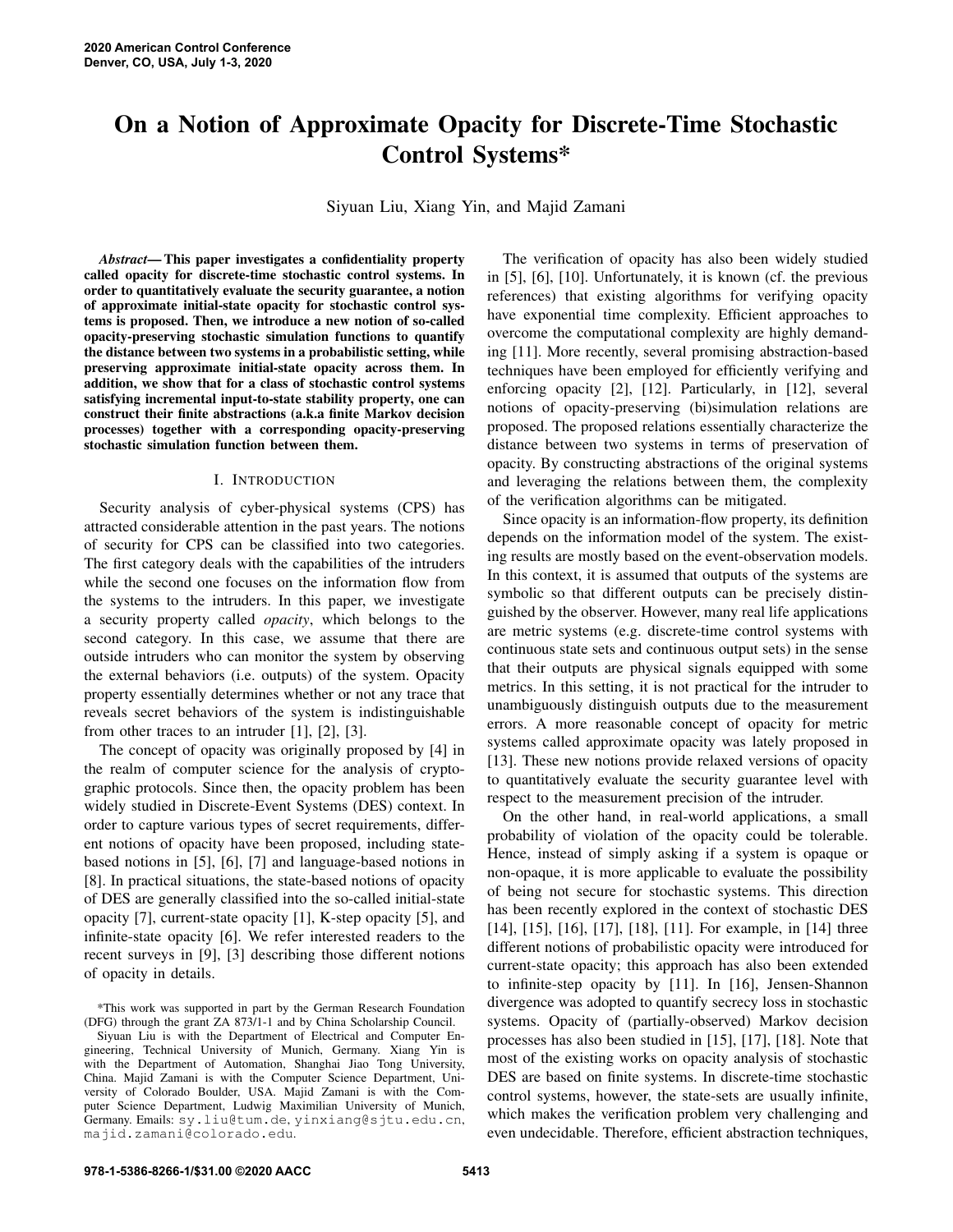together with suitably defined notions of stochastic opacity, are needed in order to quantitatively evaluate the security level of large-scale infinite stochastic systems.

In this paper, we introduce a new notion of initial-state opacity for discrete-time stochastic control systems, which is called  $(\delta, \varepsilon)$ -approximate initial-state opacity. Our notion can be regarded as the stochastic counterpart of the notion of approximate opacity introduced in [13]. In particular, the δ-approximate initial-state opacity proposed in [13] requires that given a threshold parameter  $\delta > 0$  (based on the measurement precision of the intruder), for any state run starting from a secret state, there always exists another state run starting from a non-secret state, such that the largest distance between their output runs is smaller than  $\delta$ . In this paper, the aim is still to ensure that discerning which of the states was the originating one is difficult for an intruder based on its observation. Particularly, starting from two initial states, the output trajectories are considered indistinguishable if the probability measures of them remaining in any set of interest are close to each other. The parameter  $\varepsilon$  is used to bound the probability distance and  $\delta$  captures the measurement precision of the intruder. In the special case when  $\delta = 0$ , the notion boils down to  $\varepsilon$ -approximate initial-state opacity, and the parameter  $\varepsilon$  can be captured *exactly* by the well-known *total variation distance*, see, e.g. [19], [20], [21], [22].

In addition, we introduce a notion of initial-state opacitypreserving stochastic simulation function. This function is essentially used to quantitatively relate two systems in terms of opacity satisfactions in a probabilistic setting. Unfortunately, the existing notions of stochastic simulation functions do not necessarily preserve opacity. We show that if our notion of opacity-preserving stochastic simulation function exists between systems  $\Sigma$  and  $\Sigma$ , then  $\Sigma$  being  $\varepsilon$ -approximate initialstate opaque implies that  $\Sigma$  is  $(2\lambda, \varepsilon + 2\bar{\varepsilon}_{\lambda})$ -approximate initial-state opaque for any arbitrarily chosen  $\lambda > 0$  and  $\bar{\varepsilon}_{\lambda} \geq$ 0 which is a function of  $\lambda$  (cf. equation (6)). As a result, this allows us to efficiently verify opacity of a complex system with possibly uncountable number of states by analyzing it over its simpler (potentially finite) abstraction. Finally, we propose a scheme to construct abstractions (in the form of finite Markov decision processes (MDPs)) for a class of incrementally input-to-state stable discrete-time stochastic control systems. We show that under some mild assumptions, the original and finite systems are related to each other through an opacity-preserving stochastic simulation function. Existing techniques for computing total variation distance in the case of labelled Markov chain (LMC) [20], [21] can be readily employed for the verification of  $\varepsilon$ -approximate initialstate opacity on the constructed finite MDPs.

#### II. DISCRETE-TIME STOCHASTIC CONTROL SYSTEMS

## *A. Notation*

In this paper, a probability space is written as  $(\Omega, \mathcal{F}_{\Omega}, \mathbb{P}),$ where  $\Omega$  is the sample space,  $\mathcal{F}_{\Omega}$  is a sigma-algebra on  $\Omega$  representing a set of events, and  $\mathbb{P}: \mathcal{F}_{\Omega} \to [0, 1]$  is a probability measure that assigns probabilities to events. We denote the sets of nonnegative and positive integers,

respectively, by  $\mathbb{N} := \{0, 1, 2, \ldots\}$  and  $\mathbb{N}_{\geq 1} := \{1, 2, 3, \ldots\}.$ The sets of real, positive and nonnegative real numbers are denoted by  $\mathbb{R}, \mathbb{R}_{>0}$ , and  $\mathbb{R}_{>0}$ , respectively. Given  $N \in \mathbb{N}_{\geq 1}$ vectors  $x_i \in \mathbb{R}^{n_i}$ , with  $i \in \{1, \ldots, N\}$ ,  $n_i \in \overline{\mathbb{N}_{\geq 1}}$ , and  $n = \sum_i n_i$ , we use  $x = [x_1; \dots; x_N]$  to denote the corresponding concatenated vector in  $\mathbb{R}^n$ . We denote by  $\|\cdot\|$ the infinity norm of a vector  $x \in \mathbb{R}^n$ . Given functions f and g, the composition of them is denoted by  $f \circ g$ . A continuous function  $\gamma : \mathbb{R}_{\geq 0} \to \mathbb{R}_{\geq 0}$  is said to be a class K function if it is strictly increasing and  $\gamma(0) = 0$ . A class K function  $\gamma(\cdot)$ is said to be a class  $\mathcal{K}_{\infty}$  function if  $\gamma(r) \to \infty$  as  $r \to \infty$ .

#### *B. Discrete-Time Stochastic Control Systems*

First, we define discrete-time stochastic control systems (dt-SCS) as the sextuple

$$
\Sigma = (X, U, \varsigma, f, Y, h), \tag{1}
$$

where  $X \subseteq \mathbb{R}^n$ ,  $U \subseteq \mathbb{R}^m$ , and  $Y \subseteq \mathbb{R}^q$  are Borel spaces denoting the state, input and output sets of the system, respectively. We use  $\mathcal{B}(X)$  to denote the Borel sigma-algebra on the state set X, thus  $(X, \mathcal{B}(X))$  denotes the corresponding measurable space. In the probability space  $(\Omega, \mathcal{F}_{\Omega}, \mathbb{P})$ , we use  $\varsigma = (\varsigma(1), \varsigma(2), \ldots)$  to denote a sequence of independent and identically distributed (i.i.d.) random variables from  $\Omega$ to the measurable set  $V_s$ , where  $\varsigma(k): \Omega \to V_s, k \in \mathbb{N}$ .

The maps  $f: X \times U \times V_{\varsigma} \to X$  and  $h: X \to Y$  are measurable functions serving as the state transition relation and output map, respectively. Given an initial state  $\xi(0) \in X$ , the dt-SCS  $\Sigma$  satisfies

$$
\Sigma: \begin{cases} \xi(k+1) = f(\xi(k), \nu(k), \varsigma(k)), \\ \zeta(k) = h(\xi(k)), \end{cases} \quad k \in \mathbb{N}, \quad (2)
$$

where  $\xi(\cdot) : \mathbb{N} \to X$ ,  $\zeta(\cdot) : \mathbb{N} \to Y$ , and  $\nu(\cdot) : \mathbb{N} \to Y$ U are the state, output, and input signals, respectively. We use U to denote a collection of sequences  $\nu : \Omega \to U$ , where  $\nu(k)$  is independent of  $\varsigma(t)$  for any  $k, t \in \mathbb{N}$  and  $t \geq k$ . A dt-SCS defined in (1) with (possibly) continuous state set can be equivalently represented as a general Markov decision process (gMDP). The finite abstractions of gMDPs are called finite MDPs, as constructed later in Section V-A, which are of crucial use for the analysis of opacity. We refer the interested readers to [23] for formal definitions of gMDPs and MDPs.

## III. APPROXIMATE OPACITY FOR STOCHASTIC CONTROL SYSTEMS

In this section, we introduce the concept of approximate opacity for the class of discrete-time stochastic control systems. Hereafter, we slightly modify the formulation in (1) to accommodate for initial states and secret states, as  $\Sigma = (X, X_0, X_S, U, \varsigma, f, Y, h)$ , where  $X_0 \subseteq X$  is a set of initial states and  $X_S \subseteq X$  is a set of secret states. Given system  $\Sigma = (X, X_0, X_S, U, \varsigma, f, Y, h), x \stackrel{u}{\longrightarrow} x'$  is called a *transition* in the system if and only if  $x' = f(x, u, \varsigma)$ . The random sequence  $\xi_{x_0\nu} : \Omega \times \mathbb{N} \to X$ , which is in the form of  $\xi_{x_0\nu} = (x_0, x_1, \dots, x_n)$ , is said to be a *solution process* of  $\Sigma$  under input sequence  $\nu = (u_1, u_2, \dots, u_n)$  satisfying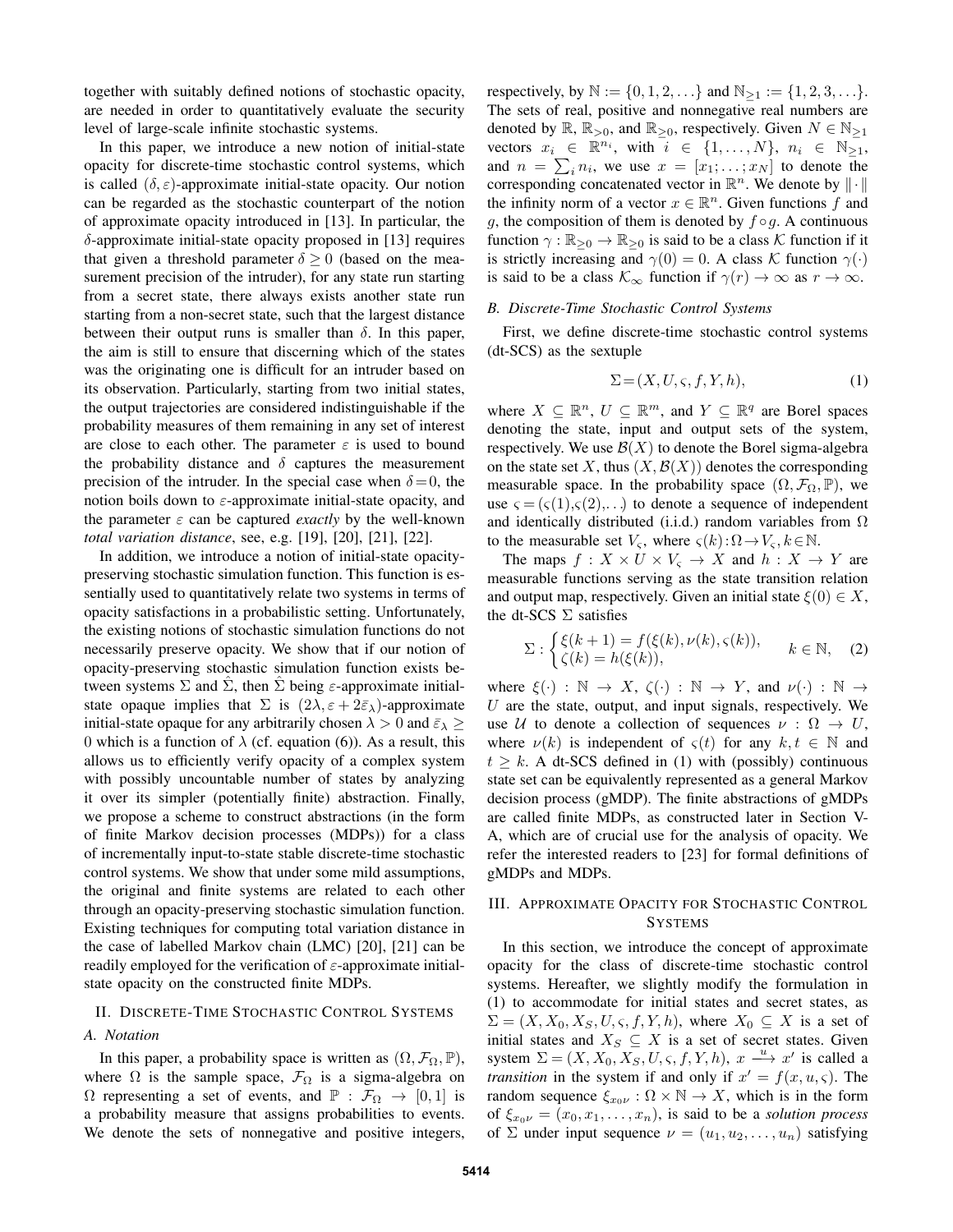(2), with initial state  $\xi_{x_0v}(0) = x_0$ . The random sequence  $\zeta_{x_0\nu} : \Omega \times \mathbb{N} \to Y$  is called the *output run* and defined as  $\zeta_{x_0\nu} = (y_0, y_1, \dots, y_n)$  such that there exists a finite state run  $\xi_{x_0\nu} = (x_0, x_1, \dots, x_n)$  with  $y_i = h(x_i)$ , for  $i \in \{0, \dots, n\}$ . A finite state run and a finite output run can be extended to an infinite state run and an infinite output run as well.

In order to show our new notion of opacity, we define for any system  $\Sigma = (X, X_0, X_S, U, \varsigma, f, Y, h)$  with output set Y, set  $B_Y = \{y = (y_0, y_1, \dots, y_n) \in Y^n | n \in \mathbb{N}_{\ge 1}\}\$  which is the set of all finite output sequences. For any measurable set  $E \subseteq B_Y$ , for some  $\delta > 0$ , we denote the  $\delta$  neighborhood of set E by  $\underline{E}_{\delta}$  and  $\overline{E}^{\delta}$ , where  $\underline{E}_{\delta}$  is the largest measurable set contained in  $E$  satisfying:

$$
\underline{E}_{\delta} = \{ y \in E | \forall \overline{y} \in B_Y \setminus E, \|\overline{y}(i) - y(i)\| \ge \delta, \forall i \in \{0, \dots, n\} \}, \tag{3}
$$

and  $\bar{E}^{\delta}$  is the smallest measurable set containing E satisfying:

$$
\bar{E}^{\delta} = \{ y \in B_Y \mid \exists \bar{y} \in E, \|\bar{y}(i) - y(i)\| \le \delta, \forall i \in \{0, \dots, n\} \} . (4)
$$

Note that we can regard  $\underline{E}_{\delta}$  and  $\overline{E}^{\delta}$  respectively as the  $\delta$ deflated version and  $\delta$ -inflated version of set E.

Now, we introduce a notion of opacity for the class of stochastic systems defined above.

*Definition 3.1:* Let  $\Sigma = (X, X_0, X_S, U, \varsigma, f, Y, h)$  be a dt-SCS and consider constants  $\delta \geq 0$ ,  $0 \leq \varepsilon < 1$ . System  $\Sigma$  is  $(\delta, \varepsilon)$ -approximate initial-state opaque if for any  $x_0 \in X_0 \cap$  $X_S$ , there exists  $x'_0 \in X_0 \backslash X_S$ , so that for any input sequence  $\nu$ , there exisits an input sequence  $\nu'$ , such that for every measurable set  $E \subseteq B_Y$  and the  $\delta$  neighboring sets  $\underline{E}_{\delta}$  and  $\bar{E}^{\delta}$  as defined in (3) and (4), the following inequalities hold:

$$
\mathbb{P}(\zeta_{x'_0\nu'} \in \underline{E}_{\delta}) - \varepsilon \le \mathbb{P}(\zeta_{x_0\nu} \in E) \le \mathbb{P}(\zeta_{x'_0\nu'} \in \bar{E}^{\delta}) + \varepsilon, \quad (5)
$$

where  $\zeta_{x_0\nu}$  and  $\zeta_{x'_0\nu'}$  are the output runs of the same length, starting from  $x_0$  under  $\nu$  and  $x'_0$  under  $\nu'$ , respectively.

*Remark 3.2:* In this definition, we use parameter  $\varepsilon$  to denote the largest allowable probability violation for the output trajectories starting from the secret and non-secret initial states  $x_0$  and  $x'_0$  to be  $\delta$  close. Note that the value of parameter  $\delta$  is chosen depending on the measurement precision of a malicious intruder. In the case that the precision of the intruder is lower than  $\delta$ , the  $\delta$  neighborhood of set E, i.e.  $\underline{E}_{\delta}$  and  $\overline{E}^{\delta}$ , is indistinguishable from set E from the intruder's point of view. When  $\delta = 0$ , the probability inequalities in (5) boils down to  $\left| \mathbb{P}(\zeta_{x_0\nu}\in E) - \mathbb{P}(\zeta_{x'_0\nu'}\in E) \right| \leq \varepsilon$ , and we use the term  $\varepsilon$ -approximate initial-state opacity. It is worth mentioning that, in this case the parameter  $\varepsilon$  can be captured exactly by total variation distance [20], [21] for the case of finite MDPs. Thus existing techniques for computing total variation distance can be leveraged as tools to check the probability distance in (5), which would be applicable for the verification of  $\varepsilon$ -approximate initial-state opacity for finite MDPs. Although computing this distance is shown to be NPhard [20], [21], there have been some results to approximate the distance, which are #P-hard and in PSPACE see, e.g. [19], [22]. Moreover, in the case that  $\delta = 0$ ,  $\varepsilon = 0$ , and no stochasticity exists in the transition functions of the systems, this notion boils down to *exact opacity* defined in [12] for general nondeterministic transition systems.

Note that throughout the work we assume  $X_0 \nsubseteq X_S$ , otherwise  $(\delta, \varepsilon)$ -approximate initial-state opacity is trivially violated.

## IV. STOCHASTIC SIMULATION FUNCTIONS FOR OPACITY

In this section, we introduce a notion of initial-state opacity-preserving stochastic simulation functions for dt-SCS. The stochastic simulation function will play an important role in analyzing opacity for dt-SCS. First, we provide the definition of initial-state opacity-preserving stochastic simulation functions.

*Definition 4.1:* (Initial-state opacity-preserving stochastic simulation function) Let  $\Sigma = (X, X_0, X_S, U, \varsigma, f, Y, h)$  and  $\hat{\Sigma} = (\hat{X}, \hat{X}_0, \hat{X}_S, \hat{U}, \varsigma, \hat{f}, \hat{Y}, \hat{h})$  be two dt-SCS with the same output sets  $Y = \hat{Y}$ . A function  $V: X \times \hat{X} \to \mathbb{R}_{\geq 0}$  is called an initial-state opacity-preserving stochastic simulation function (InitSOP-SSF) from  $\Sigma$  to  $\Sigma$ , if there exist constants  $\psi \geq 0$ ,  $\omega \geq 0$ , a function  $\alpha \in \mathcal{K}_{\infty}$ , and a function  $\kappa \in \mathcal{K}$  which satisfies  $\kappa(s) \geq \hat{\kappa}s$ ,  $\forall s \in \mathbb{R}_{\geq 0}$ , where  $0 < \hat{\kappa} < 1$ , such that

- 1) a)  $\forall x_0 \in X_0 \cap X_S$ ,  $\exists \hat{x}_0 \in \hat{X}_0 \cap \hat{X}_S$ :  $V(x_0, \hat{x}_0) \leq \omega$ ; b)  $\forall \hat{x}_0 \in \hat{X}_0 \setminus \hat{X}_S, \exists x_0 \in X_0 \setminus X_S \colon V(x_0, \hat{x}_0) \leq \omega;$
- 2)  $\forall x \in X, \forall \hat{x} \in \hat{X}, \alpha(\|h(x) h(\hat{x})\|) \leq V(x, \hat{x});$
- 3)  $\forall x \in X, \forall \hat{x} \in \hat{X}$ , the following conditions hold: a)  $\forall u, \exists \hat{u}$ , s.t.  $\mathbb{E}\Big[ V(f(x,u,\varsigma), \hat{f}(\hat{x},\hat{u},\varsigma))\ \big|\ x, \hat{x}, u, \hat{u}\Big] V(x, \hat{x}) \leq -\kappa(\overline{V}(x, \hat{x}))+\psi;$ b)  $\forall \hat{u}, \exists u, \text{s.t. } \mathbb{E}\Big[V(f(x,u,\varsigma), \hat{f}(\hat{x},\hat{u},\varsigma))\ \big|\ x, \hat{x}, u, \hat{u}\Big] V(x, \hat{x}) \leq -\kappa(\bar{V}(x, \hat{x})) + \psi.$

Now, before stating the main theorem in this section, we provide the following technical proposition which is inspired by Theorem 3.3 in [24]. This proposition shows us the usefulness of the InitSOP-SSF in the sense that it can be employed to show indistinguishability of output trajectories of two dt-SCS in a probabilistic setting.

*Proposition 4.2:* Let  $\Sigma = (X, X_0, X_S, U, \varsigma, f, Y, h)$  and  $\hat{\Sigma} = (\hat{X}, \hat{X}_0, \hat{X}_S, \hat{U}, \varsigma, \hat{f}, \hat{Y}, \hat{h})$  be two dt-SCS with the same output sets  $Y = \hat{Y}$ . Suppose V is an InitSOP-SSF from  $\hat{\Sigma}$  to Σ. Then, for any  $a \in X_0 \cap X_S$  in Σ, there exists  $\hat{a} \in \hat{X}_0 \cap \hat{X}_S$ in  $\hat{\Sigma}$  (respectively, for any  $\hat{a} \in \hat{X}_0 \setminus \hat{X}_S$  in  $\hat{\Sigma}$ , there exists  $a \in X_0 \setminus X_S$  in  $\Sigma$ ) so that for any  $\hat{\nu} \in \mathcal{U}$  in  $\Sigma$ , there exists  $\nu \in U$  in  $\Sigma$  and vice versa such that the following inequality holds

$$
\mathbb{P}\left\{\sup_{0\leq k\leq n} \|\zeta_{a\nu}(k) - \hat{\zeta}_{\hat{a}\hat{\nu}}(k)\| \leq \lambda \left|\left[a;\hat{a}\right]\right\}\right\} \geq 1 - \bar{\varepsilon}_{\lambda},
$$
\n
$$
\bar{\varepsilon}_{\lambda} := \begin{cases}\n1 - (1 - \frac{\omega}{\alpha(\lambda)}) (1 - \frac{\psi}{\alpha(\lambda)})^n & \text{if } \alpha(\lambda) \geq \frac{\psi}{\hat{\kappa}}, \\
(\frac{\omega}{\alpha(\lambda)}) (1 - \hat{\kappa})^n + (\frac{\psi}{\hat{\kappa}\alpha(\lambda)}) (1 - (1 - \hat{\kappa})^n) & \text{if } \alpha(\lambda) < \frac{\psi}{\hat{\kappa}},\n\end{cases}
$$
\n(6)

for any  $\lambda > 0$ .

*Proof:* It can be readily seen that by conditions 2) and 3) in Definition 4.1, the InitSOP-SSF is a stochastic simulation function (SSF) (as defined in [24, Definition 3.2]) both from  $\Sigma$  to  $\Sigma$  and from  $\Sigma$  to  $\Sigma$ . Since by condition 1) in Definition 4.1,  $V(a, \hat{a}) \leq \omega$ , the rest of the proof is concluded by applying Theorem 3.3 in [24].

This proposition will be used for the proof of the following main theorem, where we show preservation of approximate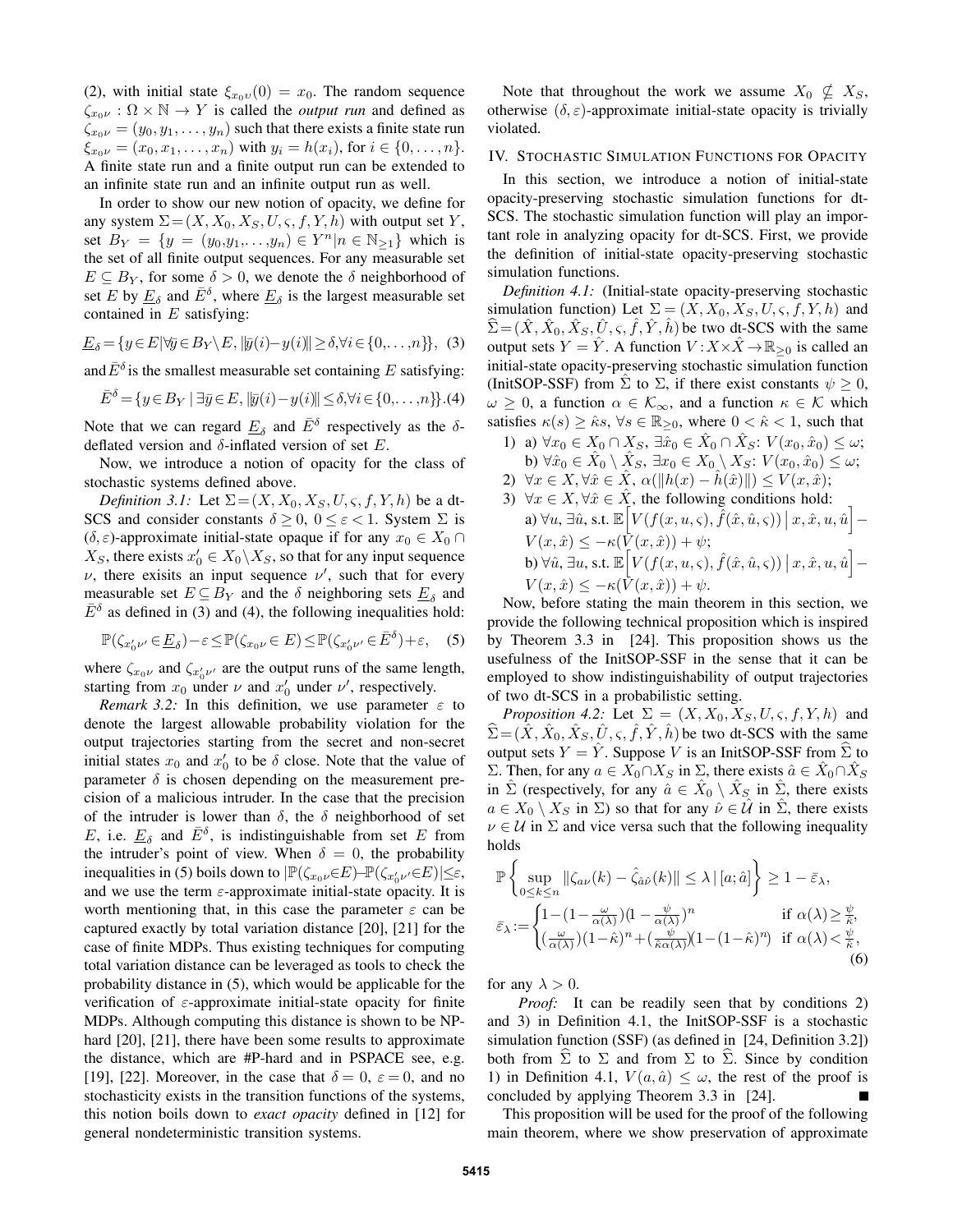initial-state opacity across related systems as in Definition 4.1. The next lemmas will be used to prove the main result.

*Lemma 4.3:* Suppose for two dt-SCS  $\Sigma$  and  $\Sigma$ , the output trajectories  $\zeta_{a\nu}$  and  $\zeta_{\hat{a}\hat{\nu}}$  satisfy the inequality

$$
\sup_{0\leq k\leq n} \|\zeta_{a\nu}(k) - \hat{\zeta}_{\hat{a}\hat{\nu}}(k)\| \leq \lambda,
$$

for some time bound n and  $\lambda > 0$ . Then we have:

$$
\hat{\zeta}_{\hat{a}\hat{\nu}} \in \underline{E}_{\lambda} \Longrightarrow \zeta_{a\nu} \in E; \zeta_{a\nu} \in E \Longrightarrow \hat{\zeta}_{\hat{a}\hat{\nu}} \in \bar{E}^{\lambda}
$$

,

over time interval [0, n], for any measurable set  $E \subseteq B_Y$ and the modified sets  $\underline{E}_{\lambda}$  and  $\overline{E}^{\lambda}$  as defined in (3) and (4).

*Proof:* As can be seen from the definition of  $\underline{E}_{\lambda}$  and  $\overline{E}^{\lambda}$ in (3) and (4), given any set of output sequences  $E \subseteq B_Y$ ,  $\underline{E}_{\lambda}$  and  $\overline{E}^{\lambda}$  are the  $\lambda$ -deflated version and  $\lambda$ -inflated version of set  $E$ , respectively. Since we have

$$
\sup_{0 \le k \le n} \|\zeta_{a\nu}(k) - \hat{\zeta}_{\hat{a}\hat{\nu}}(k)\| \le \lambda,
$$

then it can be readily seen that according to the structure of  $\underline{E}_{\lambda}$  and  $\overline{E}^{\lambda}$ ,  $\hat{\zeta}_{\hat{a}\hat{\nu}} \in \underline{E}_{\lambda}$  guarantees  $\zeta_{a\nu} \in E$ . Similarly,  $\zeta_{a\nu} \in E$  inplies  $\hat{\zeta}_{\hat{a}\hat{\nu}} \in \overline{E}^{\lambda}$  as well. This lemma essentially provides us the relation between the property satisfactions of two dt-SCS, given that the output trajectories of these two dt-SCS are close to each other. Based on this lemma, the following lemma presents another technical result of this paper.

*Lemma 4.4:* Suppose  $\Sigma$  and  $\hat{\Sigma}$  are two dt-SCS for which inequality (6) holds with initial states a and  $\hat{a}$ , input sequences  $\nu$  and  $\hat{\nu}$ , a constant pair  $(\lambda, \bar{\varepsilon}_{\lambda})$  and any time bound n. The following inequality holds for any set  $E \subseteq B_Y$  and the modified sets  $\underline{E}_{\lambda}$  and  $\overline{E}^{\lambda}$  as defined in (3) and (4):

$$
\mathbb{P}(\hat{\zeta}_{\hat{a}\hat{\nu}} \in \underline{E}_{\lambda}) - \bar{\varepsilon}_{\lambda} \leq \mathbb{P}(\zeta_{a\nu} \in E) \leq \mathbb{P}(\hat{\zeta}_{\hat{a}\hat{\nu}} \in \bar{E}^{\lambda}) + \bar{\varepsilon}_{\lambda}, (7)
$$

where the satisfaction is over time interval  $\{0, \ldots, n\}$ .

*Proof:* Let us consider the events:  $\mathcal{E}_1 := {\hat{\zeta}_{\hat{a}\hat{\mu}}} \in \underline{E}_{\lambda}$ ,  $\mathcal{E}_2 = {\zeta_{av} \in E}$  and  $\mathcal{E}_3 = {\sup_{0 \le k \le n} ||\zeta_{av}(k) - \hat{\zeta}_{\hat{a}\hat{\nu}}(k)|| \le \epsilon}$  $\lambda$ . Since we have from Lemma (4.3),  $\mathcal{E}_1 \cap \mathcal{E}_3 \Longrightarrow \mathcal{E}_2$ , thus,  $\mathbb{P}(\bar{\mathcal{E}}_2) \leq \mathbb{P}(\bar{\mathcal{E}}_1 \cup \bar{\mathcal{E}}_3) \leq \mathbb{P}(\bar{\mathcal{E}}_1) + \mathbb{P}(\bar{\mathcal{E}}_3)$ , where  $\bar{\mathcal{E}}_1$ ,  $\bar{\mathcal{E}}_2$  and  $\bar{\mathcal{E}}_3$ are the complements of  $\mathcal{E}_1$ ,  $\mathcal{E}_2$  and  $\mathcal{E}_3$ , respectively. As we have by (6),  $\mathbb{P}(\bar{\mathcal{E}}_3) \leq \bar{\varepsilon}_{\lambda}$ , now we readily get:

$$
\mathbb{P}(\bar{\mathcal{E}}_2) \leq \mathbb{P}(\bar{\mathcal{E}}_1) + \bar{\varepsilon}_{\lambda} \Longrightarrow 1 - \mathbb{P}(\mathcal{E}_2) \leq 1 - \mathbb{P}(\mathcal{E}_1) + \bar{\varepsilon}_{\lambda} \n\Longrightarrow \mathbb{P}(\mathcal{E}_1) \leq \mathbb{P}(\mathcal{E}_2) + \bar{\varepsilon}_{\lambda},
$$

which gives us  $\mathbb{P}(\hat{\zeta}_{\hat{a}\hat{\nu}} \in \underline{E}_{\lambda}) - \bar{\varepsilon}_{\lambda} \leq \mathbb{P}(\zeta_{a\nu} \in E)$ . The proof of  $\mathbb{P}(\zeta_{a\nu} \in E) \leq \mathbb{P}(\hat{\zeta}_{\hat{a}\hat{\nu}} \in \overline{E}^{\lambda}) + \overline{\varepsilon}_{\lambda}$  is similar and is omitted here due to lack of space.

Now, we present the main result of this paper on the preservation of opacity across related dt-SCS systems.

*Theorem 4.5:* Let  $\Sigma = (X, X_0, X_S, U, \varsigma, f, Y, h)$  and  $\Sigma =$  $(\hat{X}, \hat{X}_0, \hat{X}_S, \hat{U}, \varsigma, \hat{f}, \hat{Y}, \hat{h})$  be two dt-SCS with the same output sets  $Y = \hat{Y}$ . Consider constants  $\varepsilon \in \mathbb{R}_{\geq 0}$  and  $\lambda \in \mathbb{R}_{\geq 0}$ . Assume V is an InitSOP-SSF from  $\hat{\Sigma}$  to  $\Sigma$  as in Definition 4.1 with the corresponding constants  $\psi$ ,  $\omega$ ,  $\hat{\kappa}$  and  $\mathcal{K}_{\infty}$ function  $\alpha$ . Then the following implication holds:

## $\sum$  is  $\varepsilon$ -approximate initial-state opaque

 $\Rightarrow \Sigma$  is  $(2\lambda, \varepsilon+2\bar{\varepsilon}_{\lambda})$ -approximate initial-state opaque, (8)

where  $\bar{\varepsilon}_{\lambda} \in \mathbb{R}_{\geq 0}$  is computed as in (6).

*Proof:* Consider an arbitrary secret initial state  $x_0 \in$  $X_0 \cap X_S$ , input sequence  $\nu = \{u_1, u_2, \ldots, u_n\}$  and the corresponding state run  $\xi_{x_0\nu} = (x_0, x_1, \dots, x_n)$  in  $\Sigma$ . Since V is an InitSOP-SSF from  $\hat{\Sigma}$  to  $\Sigma$ , by conditions 1)a), 2) and 3)a) in Definition 4.1, there exist a secret initial state  $\hat{x}_0 \in$  $\hat{X}_0 \cap \hat{X}_S$ , input sequence  $\hat{\nu} = \{\hat{u}_1, \hat{u}_2, \dots, \hat{u}_n\}$  and state run  $\hat{\xi}_{\hat{x}_0\hat{\nu}} = (\hat{x}_0, \hat{x}_1, \dots, \hat{x}_n)$  in  $\hat{\Sigma}$  such that  $V(x_0, \hat{x}_0) \leq \omega$ , and  $\forall i \in \{0, 1, \ldots, n\}$ :

$$
\alpha(||h(x_i) - \hat{h}(\hat{x}_i)||) \le V(x_i, \hat{x}_i),
$$
  
\n
$$
\mathbb{E}\Big[V(f(x_i, u_i, \varsigma_i)), \hat{f}(\hat{x}_i, \hat{u}_i, \varsigma_i)) \mid x_i, \hat{x}_i, u_i, \hat{u}_i\Big] - V(x_i, \hat{x}_i) \le -\kappa(V(x_i, \hat{x}_i)) + \psi.
$$

By applying Proposition 4.2, for the given  $\lambda$ , we have:

$$
\mathbb{P}\left\{\max_{0\leq i\leq n} \|\zeta_{x_0\nu}(i)-\zeta_{\hat{x}_0\hat{\nu}}(i)\| \leq \lambda \,|\, [x_0;\hat{x}_0]\right\} \geq 1-\bar{\varepsilon}_{\lambda},
$$

where  $\bar{\varepsilon}_{\lambda}$  is computed using inequality (6). By applying (7) in Lemma 4.4, we get for any set  $E \subseteq B_Y$  and the modified sets  $\underline{E}_{\lambda}$  and  $\overline{E}^{\lambda}$ :

$$
\mathbb{P}(\hat{\zeta}_{\hat{x}_0\hat{\nu}} \in \underline{E}_{\lambda}) - \mathbb{P}(\zeta_{x_0\nu} \in E) \le \bar{\varepsilon}_{\lambda},\tag{9}
$$

$$
\mathbb{P}(\zeta_{x_0\nu}\in E) - \mathbb{P}(\hat{\zeta}_{\hat{x}_0\hat{\nu}}\in \bar{E}^{\lambda}) \leq \bar{\varepsilon}_{\lambda}.
$$
 (10)

Since  $\hat{\Sigma}$  is  $\varepsilon$ -approximate initial-state opaque, by (5) in Definition 3.1, there exist a non-secret initial state  $\hat{x}'_0 \in$  $\hat{X}_0 \setminus \hat{X}_S$ , input sequence  $\hat{\nu}' = {\hat{u}'_1, \hat{u}'_2, \dots, \hat{u}'_n}$  and state run  $\xi_{\hat{x}'_0\hat{\nu}'} = (\hat{x}'_0, \hat{x}'_1, \dots, \hat{x}'_n)$  in  $\hat{\Sigma}$ , such that  $\|\mathbb{P}(\hat{\zeta}_{\hat{x}'_0\hat{\nu}'}\|$  $(E) - \mathbb{P}(\hat{\zeta}_{\hat{x}_0\hat{\nu}} \in E) \|\leq \varepsilon$  holds for any set E, so we have:

$$
\mathbb{P}(\hat{\zeta}_{\hat{x}_0'\hat{\nu}'} \in \underline{E}_{\lambda}) - \mathbb{P}(\hat{\zeta}_{\hat{x}_0\hat{\nu}} \in \underline{E}_{\lambda}) \le \varepsilon, \tag{11}
$$

$$
\mathbb{P}(\hat{\zeta}_{\hat{x}_0\hat{\nu}}\in\bar{E}^{\lambda}) - \mathbb{P}(\hat{\zeta}_{\hat{x}'_0\hat{\nu}'}\in\bar{E}^{\lambda}) \leq \varepsilon. \tag{12}
$$

Again, since V is an InitSOP-SSF from  $\hat{\Sigma}$  to  $\Sigma$ , by conditions 1)b), 2) and 3)b) in Definition 4.1, Proposition 4.2 and (7) in Lemma 4.4, there exist an initial state  $x'_0 \in X_0 \setminus X_S$ , input sequence  $\nu' = \{u'_1, u'_2, \dots, u'_n\}$  and the corresponding state run  $\xi_{x'_0\nu'} = (x'_0, x'_1, \dots, x'_n)$  in  $\Sigma$  such that

$$
\mathbb{P}(\zeta_{x'_0\nu'} \in \underline{E}_{2\lambda}) - \mathbb{P}(\hat{\zeta}_{\hat{x}'_0\hat{\nu}'} \in \underline{E}_{\lambda}) \le \bar{\varepsilon}_{\lambda},\tag{13}
$$

$$
\mathbb{P}(\hat{\zeta}_{\hat{x}'_0\hat{\nu}'}\in \bar{E}^{\lambda}) - \mathbb{P}(\zeta_{x'_0\nu'}\in \bar{E}^{2\lambda}) \le \bar{\varepsilon}_{\lambda}.
$$
 (14)

Hence, by combining inequalities  $(9)$ ,  $(11)$ ,  $(13)$ , we have the following result

$$
\mathbb{P}(\zeta_{x'_0\nu'} \in \underline{E}_{2\lambda}) - \mathbb{P}(\zeta_{x_0\nu} \in E) \le \varepsilon + 2\bar{\varepsilon}_{\lambda}.\tag{15}
$$

Additionally, combining inequalities (10), (12), (14), we get

$$
\mathbb{P}(\zeta_{x_0\nu} \in E) - \mathbb{P}(\zeta_{x'_0\nu'} \in \bar{E}^{2\lambda}) \le \varepsilon + 2\bar{\varepsilon}_{\lambda}.\tag{16}
$$

Since  $x_0 \in X_0 \cap X_S$  and input sequence  $\nu$  in  $\Sigma$  are arbitrary, we conclude that  $\Sigma$  is  $(2\lambda, \varepsilon+2\bar{\varepsilon}_{\lambda})$ -approximate initial-state opaque.

*Remark 4.6:* The theorem provides a sufficient condition for approximate initial-state opacity based on the relation between two stochastic systems. It bridges the gap between the verification of opacity and abstraction-based techniques on stochastic systems. To be specific, when analyzing opacity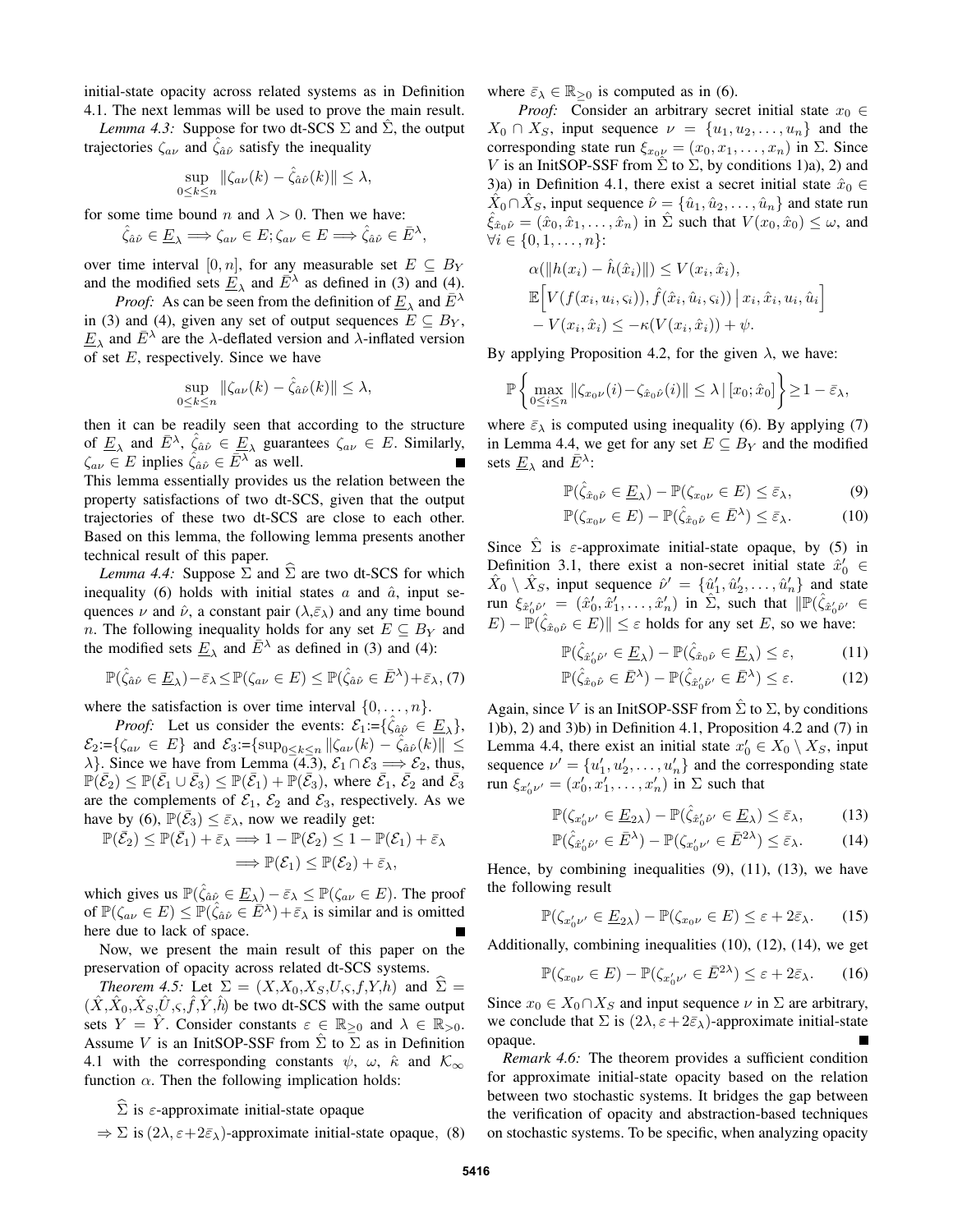for a large system  $\Sigma$ , the verification procedure can be highly time-consuming. By constructing an abstraction of system  $\Sigma$ , which appears as system  $\Sigma$  in the theorem, and leveraging the simulation relation between them, one can efficiently verify opacity of the complex system  $\Sigma$ . The abstraction is contructed as a finite Markov decision process (MDP) in the following subsection V-A. In addition, as mentioned before,  $\varepsilon$ -approximate initial-state opacity for the MDP can be verified easily using existing computation algorithms for total variation distance.

## V. OPACITY OF STOCHASTIC CONTROL SYSTEMS BASED ON FINITE ABSTRACTIONS

In this section, we show how to analyze approximate opacity for the class of dt-SCS based on their finite abstractions (finite MDPs). First, we provide the construction of finite abstractions of the concrete systems.

#### *A. Finite Abstractions of dt-SCS*

Given a dt-SCS  $\Sigma = (X, X_0, X_S, U, \varsigma, f, Y, h)$ , we construct a finite MDP as its finite abstraction, represented by the tuple  $\hat{\Sigma} = (\hat{X}, \hat{X}_0, \hat{X}_S, \hat{U}, \varsigma, \hat{f}, \hat{Y}, \hat{h})$ . The construction of finite MDPs follows a similar procedure as in [24, Algorithm 1] with some modifications to incorporate the role of secret sets. First, for the given state set  $X$  and input set  $U$ , we select finite partitions of them as  $X = \bigcup_i X_i, U = \bigcup_i U_i$ , and single representative points  $\bar{x}_i \in \mathsf{X}_i$ ,  $\bar{u}_i \in \mathsf{U}_i$  as abstract states and inputs. Then, we define the state and input sets of  $\Sigma$ as  $\hat{X} = {\bar{x}_i, i = 1, ..., n_x},$  and  $\hat{U} = {\bar{u}_i, i = 1, ..., n_u},$ which simply consist of the selected representative points. The transition function  $\hat{f}$  :  $\hat{X} \times \hat{U} \times V_{\varsigma} \to \hat{X}$  is defined as

$$
\hat{f}(\hat{x}, \hat{u}, \varsigma) = \Pi_x(f(\hat{x}, \hat{u}, \varsigma)),\tag{17}
$$

where  $\Pi_x : X \to \hat{X}$  represents the map that assigns to any  $x \in X$ , the representative point  $\hat{x} \in X$  of the corresponding partition set containing x. The output set  $\overline{Y}$  is the image of X under h, with  $h: X \to Y$  being the same as h except for having a restricted domain X. Similarly, we use  $\Pi_u$ :  $U \rightarrow U$  to denote the map that assigns to any  $u \in U$ , the representative input point  $\hat{u} \in \hat{U}$  of the corresponding partition set containing  $u$ .

*Remark 5.1:* Note that we have not defined the map  $\Pi_x$ :  $X \to X$  yet. For example, one can choose center points (if applicable) of the partitions as representative points or apply other specialized mapping rule to it. In this work, we enforce two conditions as the rule of choosing representative points for initial states and secret states as follows:

- 1) If  $X_0 \cap X_i \neq \emptyset$ , we constrain the representative point of  $X_i$  to be chosen as  $\bar{x}_i \in X_0 \cap X_i$ ;
- 2) If  $X_S \cap X_i \neq \emptyset$ , we constrain the representative point of  $X_i$  to be chosen as  $\bar{x}_i \in X_S \cap X_i$ .

By the above conditions, one can observe that the initial state set  $\hat{X}_0$  and secret state set  $\hat{X}_S$  satisfy  $\hat{X}_0 \subseteq X_0$  and  $\hat{X}_S \subseteq X_S$ .

*Remark 5.2:* In this paper, it is assumed that the abstraction maps  $\Pi_x$  and  $\Pi_u$  satisfy the inequalities

$$
\|\Pi_x(x) - x\| \le \mu_x, \forall x \in X, \|\Pi_u(u) - u\| \le \mu_u, \forall u \in U, (18)
$$

where  $\mu_x$  and  $\mu_u$  are the *state* and *input* discretization parameter defined as

$$
\mu_x := \sup\{\|x - x'\|, \ x, x' \in \mathsf{X}_i, \ i = 1, 2, \dots, n_x\}, \tag{19}
$$

 $\mu_u := \sup\{\|u - u'\|, u, u' \in \mathsf{U}_i, i = 1, 2, \dots, n_u\}.$  (20) Next, we construct the InitSOP-SSF for a class of nonlinear stochastic systems.

# *B. Establishing InitSOP-SSF for a Class of Nonlinear Stochastic Systems*

In this subsection, we focus on a general class of nonlinear stochastic systems Σ. We provide an InitSOP-SSF candidate for the concrete systems  $\Sigma$  and their finite MDPs as constructed in the previous subsection. The existence of such an InitSOP-SSF enables us to verify opacity of a continuousspace stochastic system by leveraging its finite abstraction. The establishment of InitSOP-SSF is under the following two assumptions. First, we assume that the output map  $h$  satisfies the following general Lipschitz assumption: there exists an  $\tilde{\alpha} \in \mathcal{K}_{\infty}$  such that  $||h(x) - h(x')|| \leq \tilde{\alpha}(||x - x'||)$  for all  $x, x' \in X$ . Second, we assume that the concrete system is *incrementally input-to-state stable* as in the following definition.

*Definition 5.3:* A dt-SCS Σ is *incrementally input-to-state stable* if there exists function  $V : X \times X \to \mathbb{R}_{\geq 0}$  such that  $\forall x, x' \in X, \forall u, u' \in U$  the following two inequalities hold:  $\underline{\alpha}(\Vert x - x' \Vert) \leq V(x, x') \leq \overline{\alpha}(\Vert x - x' \Vert)$  $(21)$  $\mathbb{E}\Big[ V(f(x,u,\varsigma),f(x',u',\varsigma))\big| x,x',u,u' \Big]-V(x,x')$  $\leq -\bar{\kappa}(V(x, x')) + \bar{\rho}(\|u - u'\|)$  $(22)$ 

for some  $\underline{\alpha}, \overline{\alpha} \in \mathcal{K}_{\infty}, \overline{\kappa} \in \mathcal{K}$ , and  $\overline{\rho} \in \mathcal{K}_{\infty} \cup \{0\}.$ 

Now, we provide the main theorem in this subsection. We show that by adding a mild condition, the function V described in Definition 5.3 is indeed an InitSOP-SSF from the finite abstraction  $\Sigma$  (as constructed in Subsection V-A) to the concrete system  $\Sigma$ .

*Theorem 5.4:* Let  $\Sigma$  be an incrementally input-to-state stable dt-SCS via a function V as in Definition 5.3 and  $\Sigma$  be its *finite* MDP constructed as in Subsection V-A. Suppose there exists a constant  $0 < \hat{\kappa} < 1$  such that the function  $\bar{\kappa} \in \mathcal{K}$  satisfies  $\bar{\kappa}(s) \geq \hat{\kappa}s$ ,  $\forall s \in \mathbb{R}_{\geq 0}$ . Assume that there exists a function  $\gamma \in \mathcal{K}_{\infty}$  such that V satisfies

$$
V(x, x') - V(x, x'') \le \gamma(\|x' - x''\|), \forall x, x', x'' \in X. \tag{23}
$$

Then V is an InitSOP-SSF from  $\hat{\Sigma}$  to  $\Sigma$ .

*Proof:* We start by proving condition 1) in Definition 4.1. For every initial state  $x_0 \in X_0 \cap X_S$  in  $\Sigma$ , there always exists a representative point  $\hat{x}_0 = \Pi_x(x_0)$  in  $\hat{\Sigma}$  which is inside the set  $\hat{X}_0 \cap \hat{X}_S$  by the construction of  $\hat{X}_0$  and  $\hat{X}_S$ , and  $\|\hat{x}_0 - x_0\| \leq \mu_x$  holds by (18). Hence, we have  $V(x_0, \hat{x}_0) \leq$  $\overline{\alpha}(\Vert x_0 - \hat{x}_0 \Vert)$  by (21), and condition 1)a) in Definition 4.1 is satisfied with  $\omega = \overline{\alpha}(\mu_x)$ . For every  $\hat{x}_0 \in \hat{X}_0 \setminus \hat{X}_S$ , by choosing  $x_0 = \hat{x}_0$  which is also inside  $X_0 \setminus X_S$ , we get  $V(x_0, \hat{x}_0) = 0 \leq \omega$ . Hence, condition 1)b) in Definition 4.1 holds as well.

Let us show condition 2) in Definition 4.1 holds. Since  $\Sigma$  is incrementally input-to-state stable and using (21), and